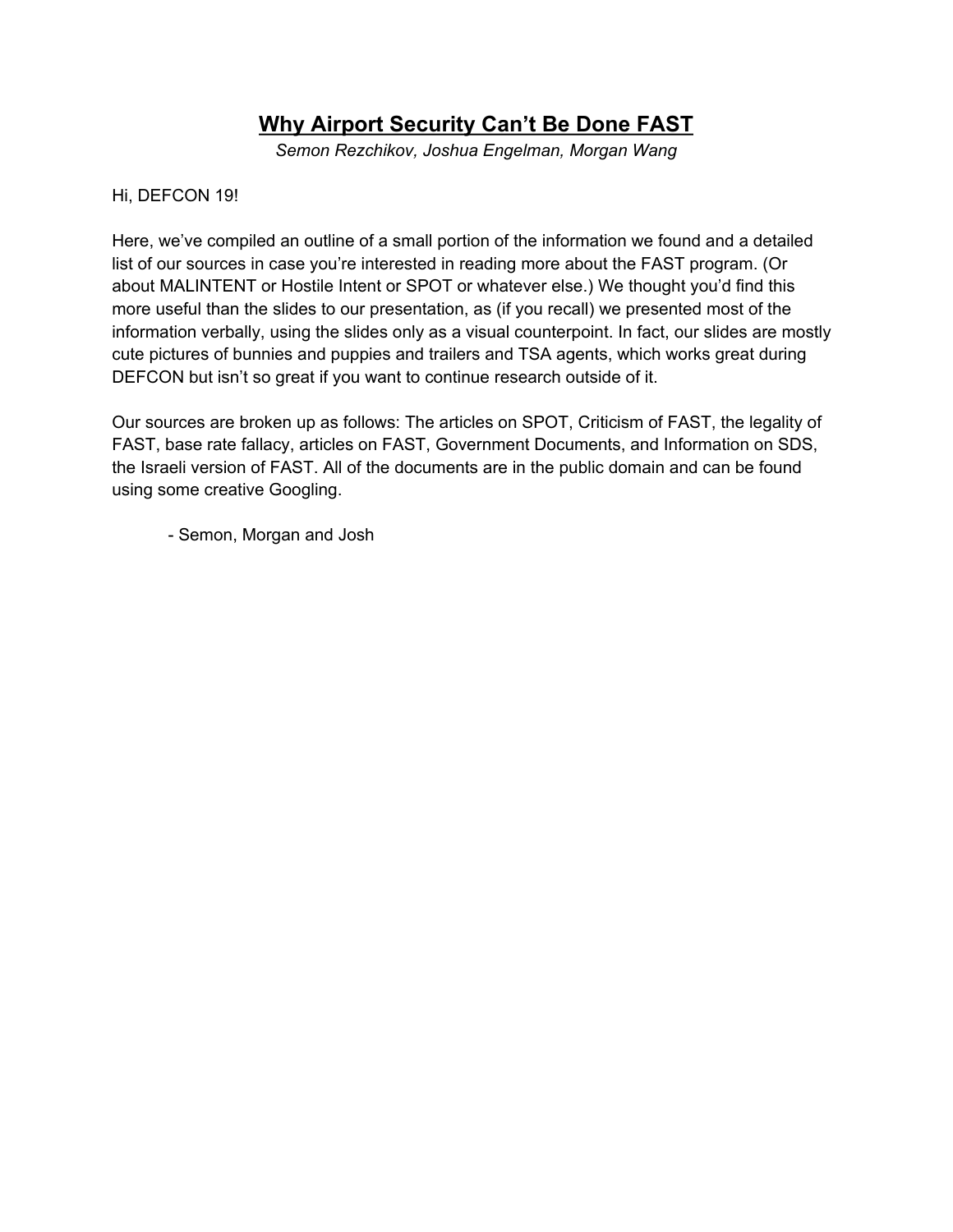# **Outline**

## **FAST - Future Attribute Screening Technology**

Run by DoD's Behavioral Research Unit

A series of rooms that use biometric scanners analyze your physiological signs while someone questions you try to detect whether someone passing through the FAST system intends to blow something up - Pretty much a polygraph test on steroids

**People:** Check out [http://www.dhs.gov/files/programs/gc\\_1218480185439.shtm](http://www.dhs.gov/files/programs/gc_1218480185439.shtm)

It seems that FAST is being developed at Draper Labs (so the trailers indicate) **Relations of various projects to each other:**

Project MALINTENT: the overarching project to detect malintent

Hostile Intent: The actual technology that can detect malintent

FAST: a trailer with a packaged, practically usable form of malintent detection technology

## **History:**

Paul Ekman did a lot of research into faces and is known for his work on microexpressions. (He's the guy the TV show Lie to Me is based on) He believes that things like detecting deception through face-reading can be made reliable through proper training.

SPOT (Screening of Passengers by Observational Training) is a program largely based on Ekman's research (he did a lot of the initial training for the program himself!) which trains some TSA agents in Ekman's face-reading curriculum. These "Behavioral Detection Officers" can then be called in to interrogate people. There seems to be no evidence that the program has ever led to the conviction of a terrorist; all of it's convictions seem to be related to other crimes like drug dealing. They may also be simply chance; they process quite a few people. The program has cost more than \$212 million PER YEAR since it's inception, and the Obama administration wants to raise this to \$232 million for 2011.

### **How FAST works:**

A person enters a FAST trailer, say, in the airport.

While they are being scanned by the following sensors:

"BioLIDAR" for cardiovascular/respiratory data; infrared camera for stress; normal camera for pupil dilation, reddening, and facial expressions; motion detectors for gait analysis

they are asked a set of questions (like "Are you planning to detonate a bomb in this airport?"). If the machine flags them as suspicious, they have to go through it again. If they are flagged again, they may be taken away for questioning, or even arrested.

### **Issues:**

### **False positives:**

Because this is a system that processes large numbers of people it must have a VERY LOW FALSE POSITIVE RATE. Even a rate of 0.1% is terrible because of the tremendous amount of travelers; the system would arrest many, many, many innocent people because terrorists are so incredibly rare. The FAST false positive rates seem to between 1% and 17%, depending on which source you look at.

## **Research methodology:**

Subjects were told to act "shifty and evasive" - not a great way of calibrating your instruments when you are trying to detect fine biometric differences. Essentially, the subjects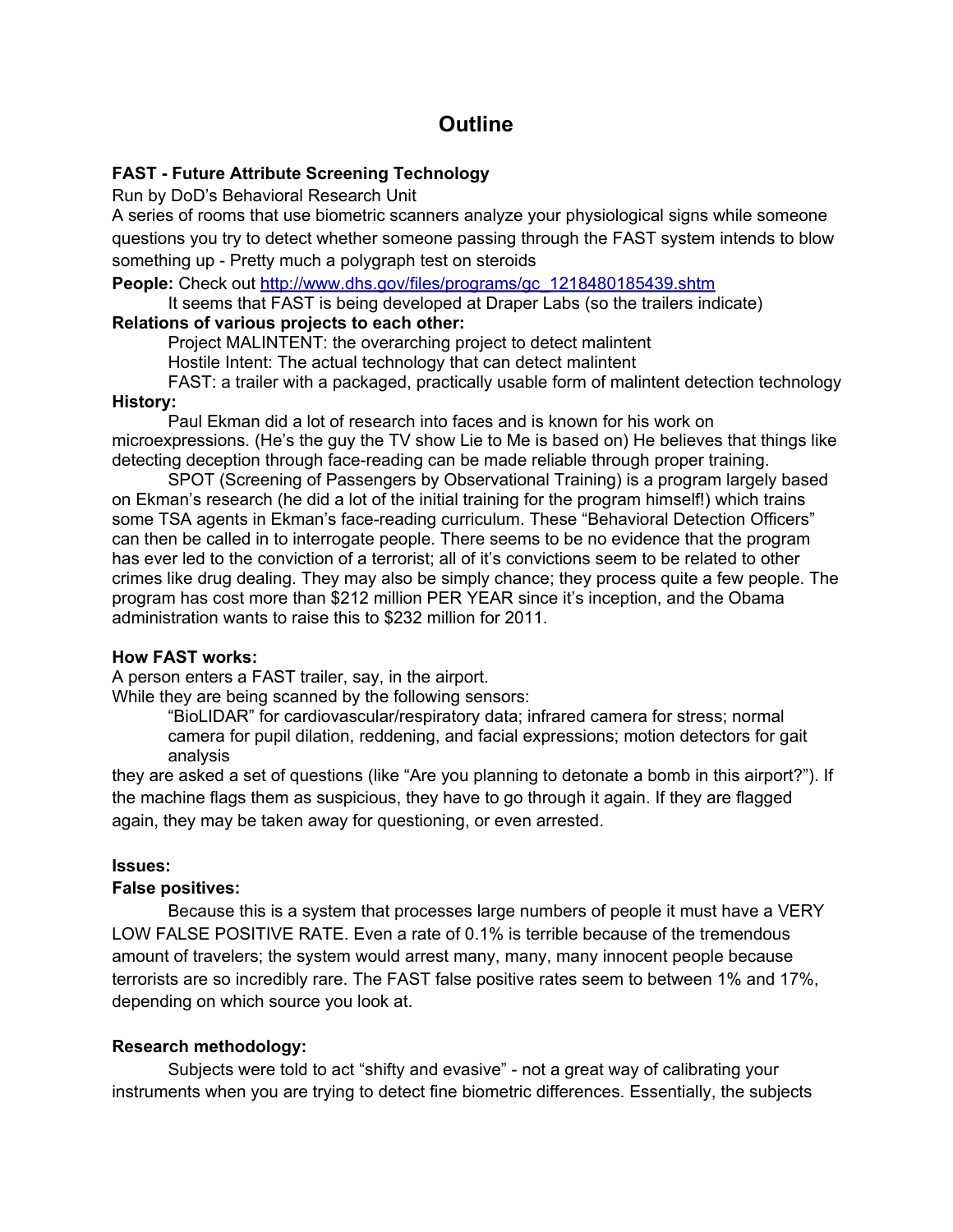are being told something like "Pretend you are a terrorist when you go through this apparatus."

We do not know what sort of populations they have been calibrating baseline biometric measurements to. People who are sick can have very abnormal baselines.

# **Hacks:**

Get someone who is normally sick to commit the crime. Certain types of heart arrhythmia and similar illnesses that screw up biometrics may pose an issue to the system. Beta-blockers can artificially baseline you - they bring people to an emotional midline.

# **Legal -- Fast and the Fourth Amendment:**

In 2010 Lindsey Gil wrote an article for the Boston University Journal of Science and Technology Law. In this article, Gil presents the main types justifications for searches without a warrant. [http://www.bu.edu/law/central/jd/organizations/journals/scitech/volume162/documents/](http://www.bu.edu/law/central/jd/organizations/journals/scitech/volume162/documents/Gil_WEB.pdf) [Gil\\_WEB.pdf](http://www.bu.edu/law/central/jd/organizations/journals/scitech/volume162/documents/Gil_WEB.pdf)

The Plain View Doctrine

Eyes, Smell, and "sense enhancing tools" (like aerial surveillance and drug sniffing dogs, are acceptable (Coolidge v. New Hampshire, Cupp v. Murphy, and Horton v. California)

Thermal imaging cameras to see what's happening in your home are not acceptable. (Kylio v. The US)

Administrative Search Exception

A search which is "conducted as part of a regulatory scheme with a defined adminstrative goal, rather than targeted at a specific individual." (United States v. Davis)

Current airport security falls under this exception.

Medical Privacy Laws

The US has very strict medical patient confidentiality laws. As FAST consists of many aspects of a medical exam, one could argue that the gathering of such personal medical information is a violation of medical privacy laws.

In conclusion, it is highly likely that FAST would make it through any initial government legality check. (this is the Government we're talking about), however a team of good lawyers could easily put up a strong case against it.

Suspect Detection Systems: a private Israeli outfit that is developing a biometrics system similar in goal if not in size and scope called Cogito. They have published their results.

# **Sources**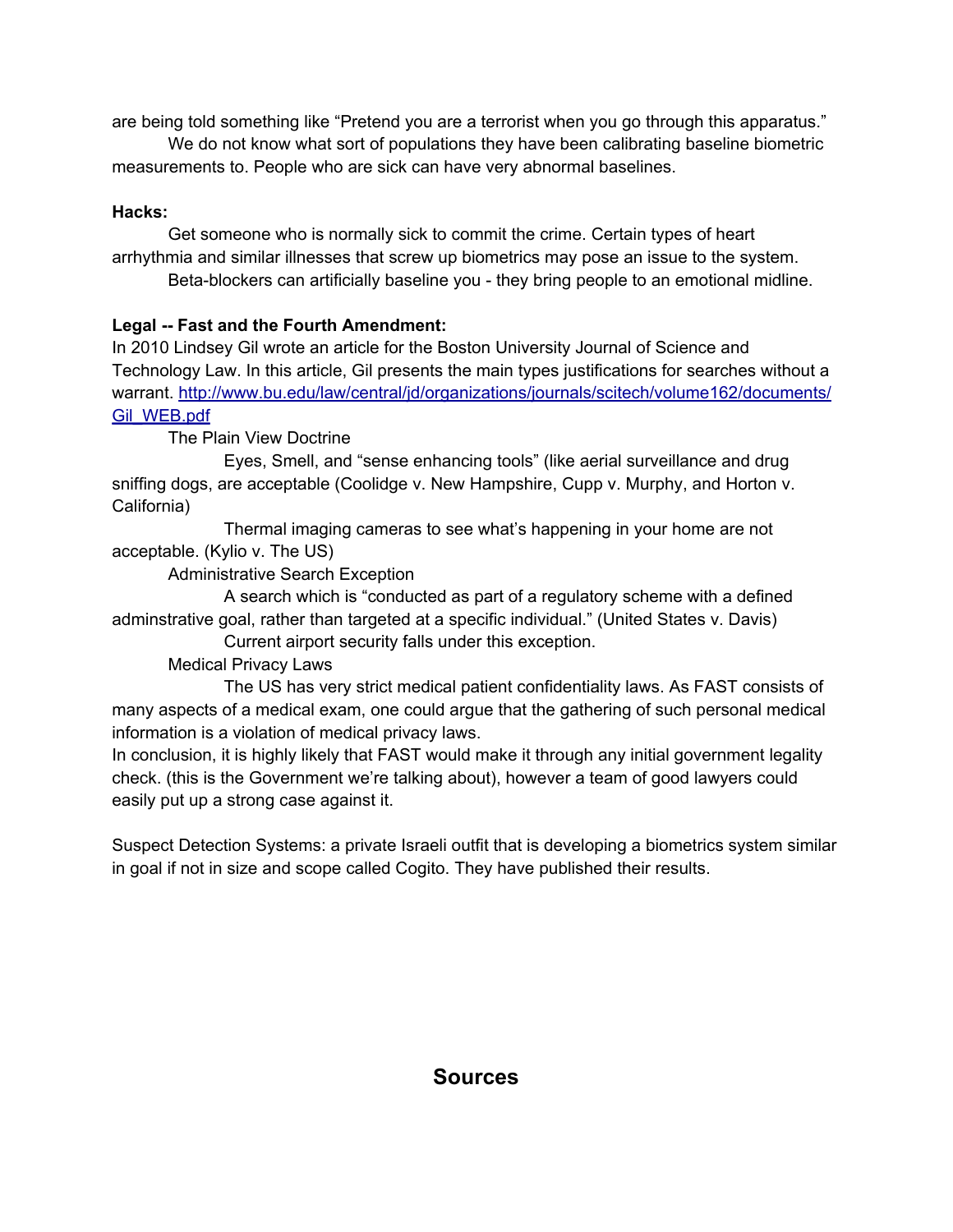### SPOT: Links

Weinberger, S. (2010, May 26). Airport Security: Intent to Deceive?. Nature, 456, 412-415. <http://www.nature.com/news/2010/100526/full/465412a.html>

Malkin, M. (2011, April 8). See SPOT FAIL. The National Review Online. Harwood, M. (2010, May 21). <http://www.nationalreview.com/articles/264214/see-spot-fail-michelle-malkin>

Terrorists Slip Past TSA's Scientifically Untested Behavioral Threat Detection Program. Security Management. Retrieved from <http://www.securitymanagement.com/print/7158>

Harwood M. (2010, December 23). \$385 Million TSA Program Fails to Detect Terrorists. Truthout, Retrieved from [http://archive.truthout.org/385-million-tsa-program-fails-detect](http://archive.truthout.org/385-million-tsa-program-fails-detect-terrorists66213)[terrorists66213](http://archive.truthout.org/385-million-tsa-program-fails-detect-terrorists66213)

CBS News. (2009, October 8). TSA Screening is Security Theater. 60 Minutes. Retrieved [from](http://www.cbsnews.com/stories/2008/12/18/60minutes/main4675524_page4.shtml?tag=contentMain;contentBody) [http://www.cbsnews.com/stories/2008/12/18/60minutes/main4675524\\_page4.shtml?](http://www.cbsnews.com/stories/2008/12/18/60minutes/main4675524_page4.shtml?tag=contentMain;contentBody) [tag=contentMain;contentBody](http://www.cbsnews.com/stories/2008/12/18/60minutes/main4675524_page4.shtml?tag=contentMain;contentBody)

Keteyian, Armen. (2010, May 20). TSA's Program to SPOT Terrorists a \$200M Sham? CBS News. Retrieve[d](http://www.cbsnews.com/stories/2010/05/19/eveningnews/main6500349.shtml) [from](http://www.cbsnews.com/stories/2010/05/19/eveningnews/main6500349.shtml) [http://www.cbsnews.com/stories/2010/05/19/eveningnews/](http://www.cbsnews.com/stories/2010/05/19/eveningnews/main6500349.shtml) [main6500349.shtml](http://www.cbsnews.com/stories/2010/05/19/eveningnews/main6500349.shtml)

Criticism:

Protecting Individual Privacy in the Struggle Against Terrorists: a framework for program assessment. (2008). Washington, DC.: National Academic Press. [epic.org/misc/](http://epic.org/misc/nrc_rept_100708.pdf) [nrc\\_rept\\_100708.pdf](http://epic.org/misc/nrc_rept_100708.pdf)

Meijer, E. (2009). A Call for Evidence-Based Security Tools. Open Access Journal of Forensic Psychology, 1(1) 1-4. [http://web.me.com/gregdeclue/Site/Volume\\_1\\_\\_2009\\_files/](http://web.me.com/gregdeclue/Site/Volume_1__2009_files/Meijer%202009.pdf) [Meijer%202009.pdf](http://web.me.com/gregdeclue/Site/Volume_1__2009_files/Meijer%202009.pdf)

BBC. (2009, July 6). Go Figure: Different Ways of seeing stats. BBC Magazine. Retrieved from [http://news.bbc.co.uk/2/hi/uk\\_news/magazine/8153539.stm](http://news.bbc.co.uk/2/hi/uk_news/magazine/8153539.stm)

Appelbaum, P. S., M.D. (2007) Law & Psychiatry: The New Lie Detectors: Neuroscience, Deception and the Courts. Psychiatric Services, 58, 460-462. [http://ps.psychiatryonline.org/cgi/](http://ps.psychiatryonline.org/cgi/reprint/58/4/460.pdf) [reprint/58/4/460.pdf](http://ps.psychiatryonline.org/cgi/reprint/58/4/460.pdf)

Greenwald, H., & Heckman, K. (2010). Deception: The Quest for Detection. MITRE's Envision, 2, 6-7. [http://www.mitre.org/news/envision/winter\\_10/greenwald\\_heckman.html](http://www.mitre.org/news/envision/winter_10/greenwald_heckman.html)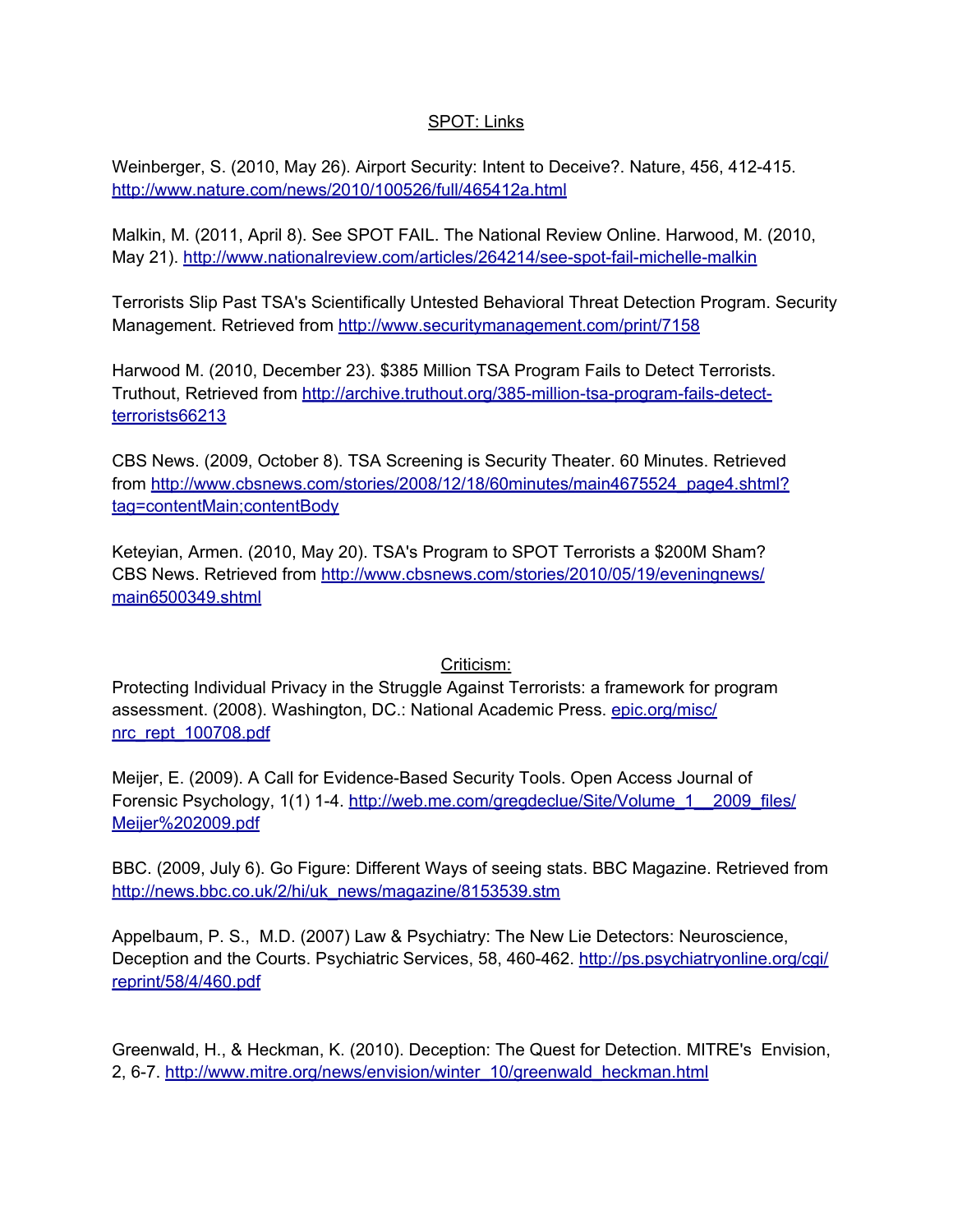Aikins, D.E., Martin, D.J., & Morgan, C. A. III. (2010) Decreased Respiratory Sinus Arrhythmia in Individuals with Deceptive Intent., Psychophysiology, 47(4), 663-6 [http://www.ncbi.nlm.nih.gov/](http://www.ncbi.nlm.nih.gov/pubmed/20230501) [pubmed/20230501](http://www.ncbi.nlm.nih.gov/pubmed/20230501)

**Legality** 

Gill, L. (2010). Bad Intent of Just a Bad Day? Fourth Amendment Implications Raised by Technological Advances in Security Screening. B.U. J. SCI & TECH Law, 16(2). [http://](http://www.bu.edu/law/central/jd/organizations/journals/scitech/volume162/documents/Gil_WEB.pdf) [www.bu.edu/law/central/jd/organizations/journals/scitech/volume162/documents/Gil\\_WEB.pdf](http://www.bu.edu/law/central/jd/organizations/journals/scitech/volume162/documents/Gil_WEB.pdf)

# Base Rate Fallacy

Heuer, R. J, (1999). Psychology of Intelligence Analysis. Washington, D.C: Center for the Study of Intelligence, Central Intelligence Agency. [https://www.cia.gov/library/center-for-the-study](https://www.cia.gov/library/center-for-the-study-of-intelligence/csi-publications/books-and-monographs/psychology-of-intelligence-analysis/index.html)[of-intelligence/csi-publications/books-and-monographs/psychology-of-intelligence-analysis/](https://www.cia.gov/library/center-for-the-study-of-intelligence/csi-publications/books-and-monographs/psychology-of-intelligence-analysis/index.html) [index.html](https://www.cia.gov/library/center-for-the-study-of-intelligence/csi-publications/books-and-monographs/psychology-of-intelligence-analysis/index.html)

# FAST

Barrie, A. (2008, September 23). Homeland Security Detects Terrorist Threats by Reading Your Mind. Foxnews.com, Retrieved from [http://www.foxnews.com/printer\\_friendly\\_story/](http://www.foxnews.com/printer_friendly_story/0,3566,426485,00.html) [0,3566,426485,00.html](http://www.foxnews.com/printer_friendly_story/0,3566,426485,00.html)

Eaton, K. (2008, September 24). Homeland Security's 'Hostile Thoughts' Detection System Dubbed FAST, Not Pre-Crime. Gizmodo. Retrieved from [http://gizmodo.com/5054119/](http://gizmodo.com/5054119/homeland-securitys-hostile-thoughts-detection-system-dubbed-fast-not-pre+crime) [homeland-securitys-hostile-thoughts-detection-system-dubbed-fast-not-pre+crime](http://gizmodo.com/5054119/homeland-securitys-hostile-thoughts-detection-system-dubbed-fast-not-pre+crime)

Cheung, H. (2008, September 24). Homeland Security testing 'mind-reading' checkpoints. TG Daily, Retrieved from [http://www.tgdaily.com/technology/39464-homeland-security](http://www.tgdaily.com/technology/39464-homeland-security-testing-%E2%80%98mind-reading%E2%80%99-checkpoints)[testing-'mind-reading'-checkpoints](http://www.tgdaily.com/technology/39464-homeland-security-testing-%E2%80%98mind-reading%E2%80%99-checkpoints)

Marks, P. (2008, September 23). 'Pre-Crime' detector shows promise. New Scientist, Retrieved fro[m](http://www.newscientist.com/blogs/shortsharpscience/2008/09/precrime-detector-is-showing-p.html) [http://www.newscientist.com/blogs/shortsharpscience/2008/09/precrime-detector-is](http://www.newscientist.com/blogs/shortsharpscience/2008/09/precrime-detector-is-showing-p.html)[showing-p.html](http://www.newscientist.com/blogs/shortsharpscience/2008/09/precrime-detector-is-showing-p.html)

Underhill, K. (2008, November 19). DHS Says Scanners Successfully Detect "Mal-Intent". Lowering the Bar. Retrie[ved](http://www.loweringthebar.net/2008/11/dhs-testing-hos.html) [from](http://www.loweringthebar.net/2008/11/dhs-testing-hos.html) <http://www.loweringthebar.net/2008/11/dhs-testing-hos.html>

Segura, L. (2009, December 9). Homeland Security Embarks on Big Brother Programs to Red our Minds and Emotions. Alternet, Retrieved from <http://www.alternet.org/story/144443/>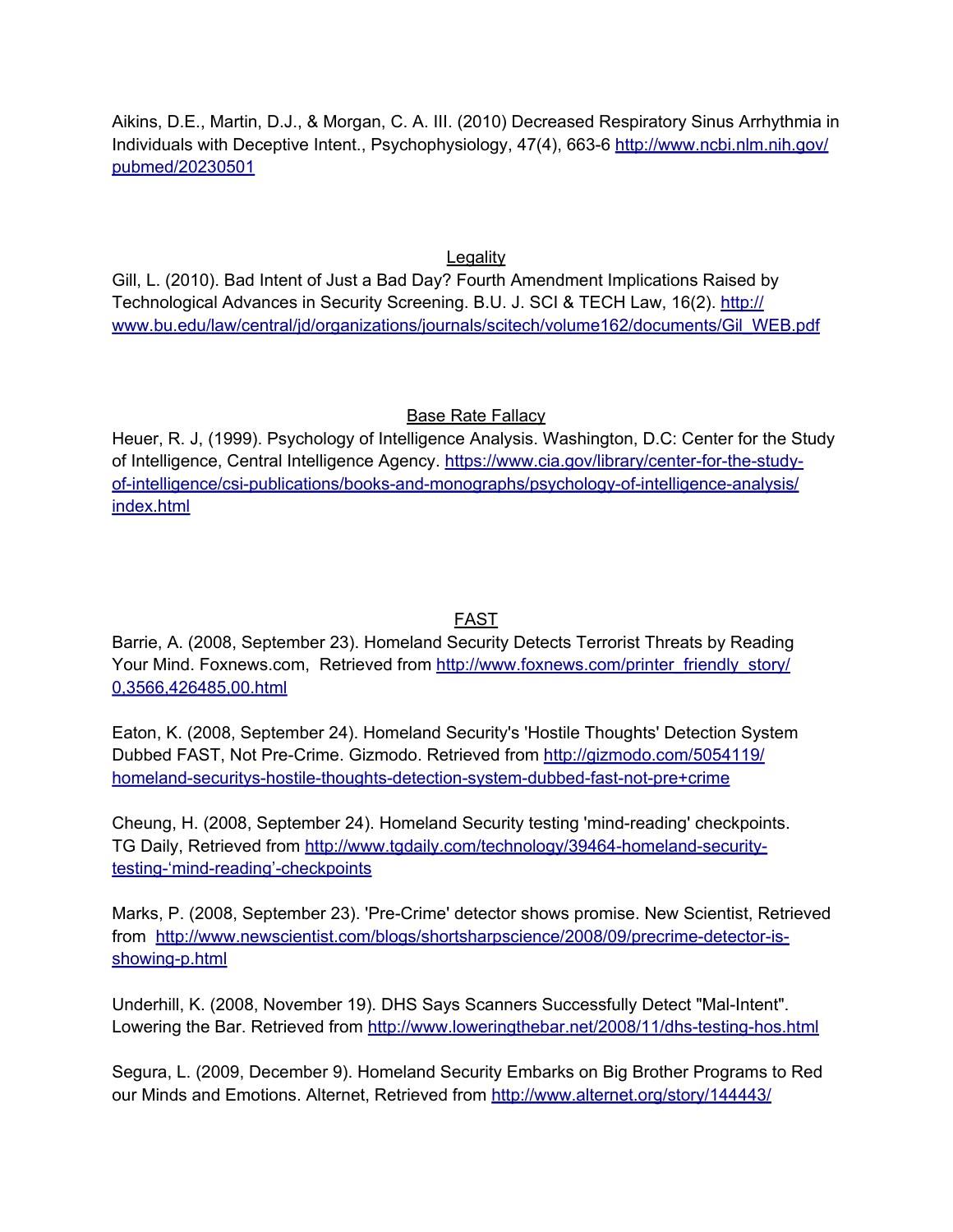Cherry, S., & Corley, A. (2010, January). Loser: Bad Vibes. IEEE Spectrum. Retrieved fro[m](http://spectrum.ieee.org/computing/embedded-systems/loser-bad-vibes) <http://spectrum.ieee.org/computing/embedded-systems/loser-bad-vibes>

Kahn, M. (2009, October 12). How Things Work: Future Attribute System Technology. The Tartan, Retrieved from <http://thetartan.org/2009/10/12/scitech/howthingswork>

Government Documents:

Rubin, Philip E. Ph D. Interview by Subcommittee on Investigations and Oversight Committee on Science Space and Technology, U.S. House of Representatives. 2011, April 6. [http:/](http://science.house.gov/sites/republicans.science.house.gov/files/documents/hearings/2011%2004%2001%20RubinTestimony.pdf) [/science.house.gov/sites/republicans.science.house.gov/files/documents/hearings/](http://science.house.gov/sites/republicans.science.house.gov/files/documents/hearings/2011%2004%2001%20RubinTestimony.pdf) [2011%2004%2001%20RubinTestimony.pdf](http://science.house.gov/sites/republicans.science.house.gov/files/documents/hearings/2011%2004%2001%20RubinTestimony.pdf)

U.S. Homeland Security. DHS Privacy Office. (2009). Annual Report to Congress 2008-2009. Washington, DC: U.S. Government Printing Office. [http://www.dhs.gov/xlibrary/assets/privacy/](http://www.dhs.gov/xlibrary/assets/privacy/privacy_rpt_annual_2009.pdf) [privacy\\_rpt\\_annual\\_2009.pdf](http://www.dhs.gov/xlibrary/assets/privacy/privacy_rpt_annual_2009.pdf)

U.S. Homeland Security. Human Factors Division: Social-Behavioral Threat Analysis-EAST (2008). S&T Annual Stakeholders Conference. Washington, DC. [http://www.dtic.mil/ndia/](http://www.dtic.mil/ndia/2008homest/hsre.pdf) [2008homest/hsre.pdf](http://www.dtic.mil/ndia/2008homest/hsre.pdf)

U.S. Homeland Security. Human Factors Division: Social-Behavioral Threat Analysis-WEST (2008). S&T Annual Stakeholders Conference. Washington, DC. [http://www.dtic.mil/ndia/2008hls/Breakouts/511AWed/](http://www.dtic.mil/ndia/2008hls/Breakouts/511AWed/breakout23HFDSocialBehavioralThreatAnalysisResearch_LAstakehold.pdf) [breakout23HFDSocialBehavioralThreatAnalysisResearch\\_LAstakehold.pdf](http://www.dtic.mil/ndia/2008hls/Breakouts/511AWed/breakout23HFDSocialBehavioralThreatAnalysisResearch_LAstakehold.pdf)

U.S. Homeland Security. Office of Innovation/Human Factors Division. (2007). S&T Annual Stakeholders Conference. Washington, DC. [http://www.homelandsecurity.org/](http://www.homelandsecurity.org/StakeholdersMay07/Br40_Burns.pdf) [StakeholdersMay07/Br40\\_Burns.pdf](http://www.homelandsecurity.org/StakeholdersMay07/Br40_Burns.pdf)

Robert, B. P. (Science and Technology Directorate.). (2008, December 15). Privacy Impact Assessment for the FAST Project. Washington DC. [http://www.dhs.gov/xlibrary/assets/privacy/](http://www.dhs.gov/xlibrary/assets/privacy/privacy_pia_st_fast.pdf) [privacy\\_pia\\_st\\_fast.pdf](http://www.dhs.gov/xlibrary/assets/privacy/privacy_pia_st_fast.pdf)

U.S. Homeland Security. Science and Technology. (2007, February 1). Broad Agency Announcement FAST Demonstration Laboratory. Washington, DC. [http://www.wired.com/images\\_blogs/threatlevel/files/001\\_BAA07-](http://www.wired.com/images_blogs/threatlevel/files/001_BAA07-03A_FutureAttributeScreeningTechnologyFASTDemonstrationLaboratory.pdf) [03A\\_FutureAttributeScreeningTechnologyFASTDemonstrationLaboratory.pdf](http://www.wired.com/images_blogs/threatlevel/files/001_BAA07-03A_FutureAttributeScreeningTechnologyFASTDemonstrationLaboratory.pdf)

Burgoon, J. K. Ed. D. (2004, March 19) Automated Detection of Deception and Intent. [www.apa.org/about/gr/science/advocacy/2004/burgoon.ppt](http://www.apa.org/about/gr/science/advocacy/2004/burgoon.ppt)